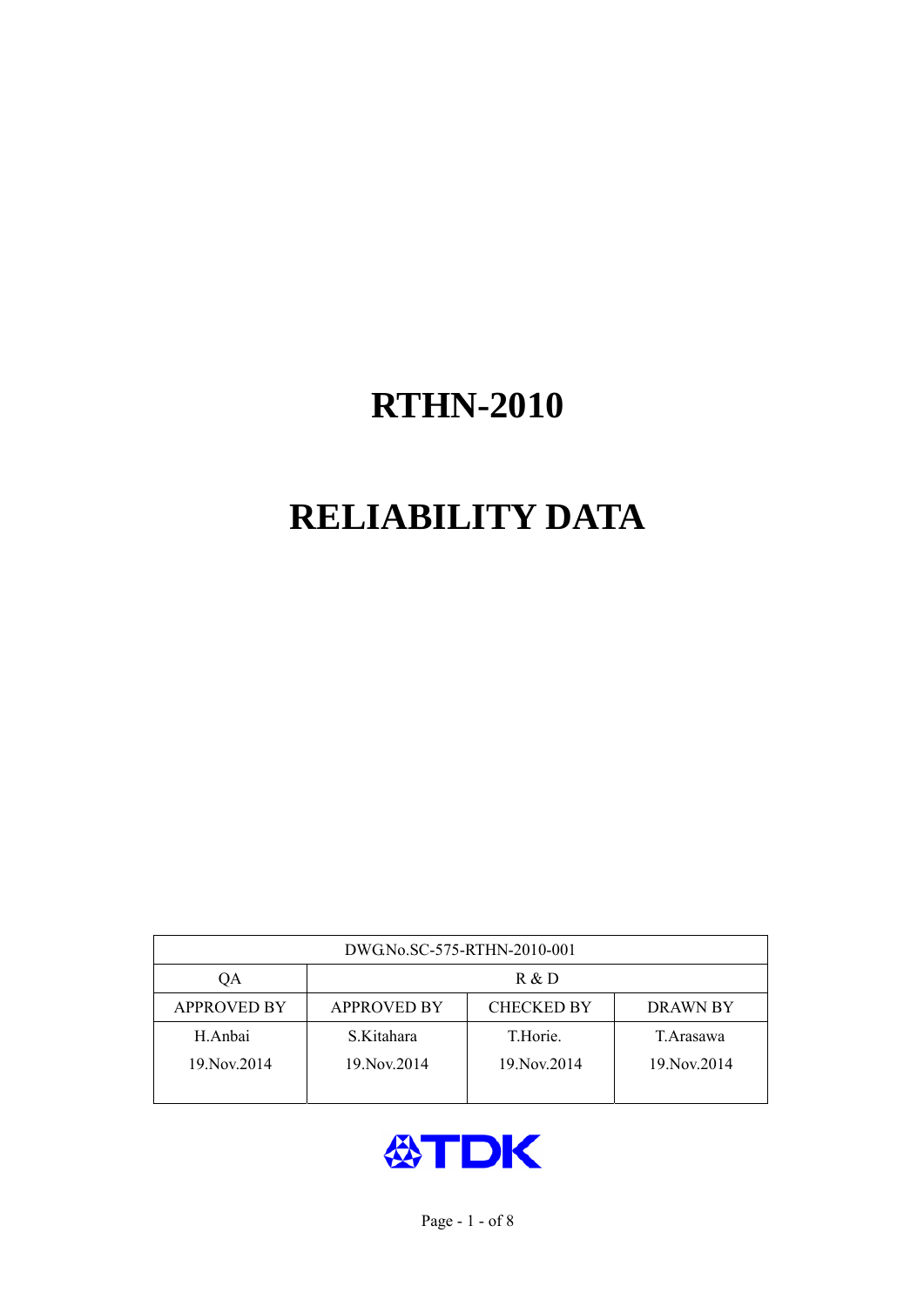#### INDEX

|                                     | Page   |
|-------------------------------------|--------|
| 1. Calculated Values of MTBF        | Page-3 |
| 2. Vibration Test                   | Page-4 |
| 3. Heat Cycle Test                  | Page-5 |
| 4. Humidity Test                    | Page-6 |
| 5. High Temperature Resistance Test | Page-7 |
| 6. Low Temperature Storage Test     | Page-8 |
|                                     |        |

The following data are typical values. As all units have nearly the same characteristics, the data to be considered as ability values.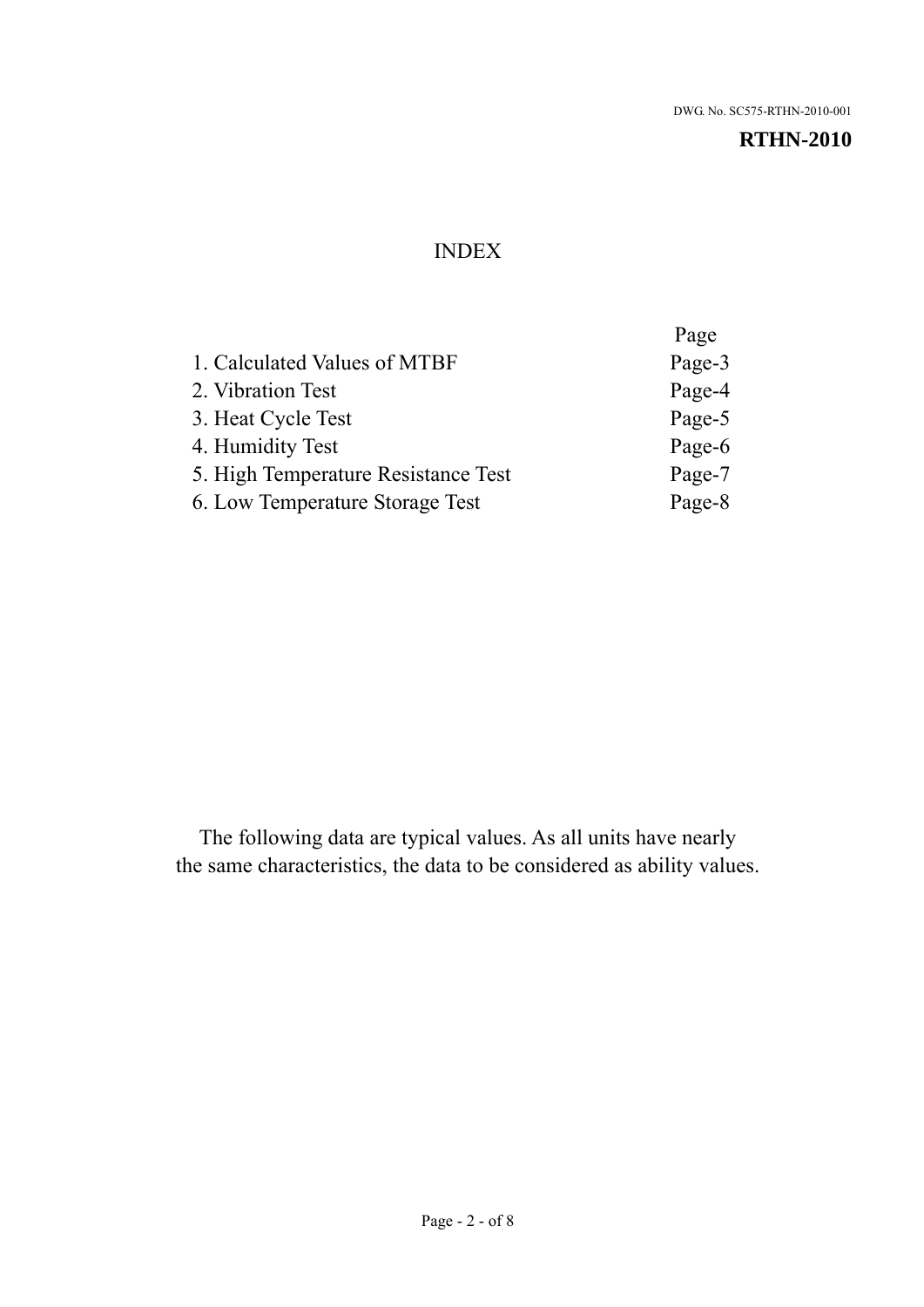1. Calculated Values of MTBF

#### MODEL:RTHN-2010

(1)Calculating Method

Calculated Based on parts stress Reliability projection of MIL-HDBK-217F NOTICE2.

Individual failure rates  $\lambda$  G is given to each part and MTBF is

Calculated by the count of each part.

$$
MBF = \frac{1}{\lambda_{\text{expip}}} = \frac{1}{\sum_{i=1}^{n} N_i (\lambda_{\text{G}} \pi_Q)_i} \times 10^6 \text{ (hours)}
$$

| $\lambda$ equip | : Total equipment failure rate (Failure / $10^6$ Hours)         |
|-----------------|-----------------------------------------------------------------|
| $\lambda$ G     | : Generic failure rate for the <i>i</i> th generic part         |
|                 | (Failure/ $10^6$ Hours)                                         |
| Ni              | : Quantity of i th generic part                                 |
| N               | : Number of different generic part categories                   |
| $\pi Q$         | : Generic quality factor for the i th generic part( $\pi Q=1$ ) |

#### (2)MTBF Values

GF: Ground, Fixed

 $MTBF = 2,160,574$  (Hours)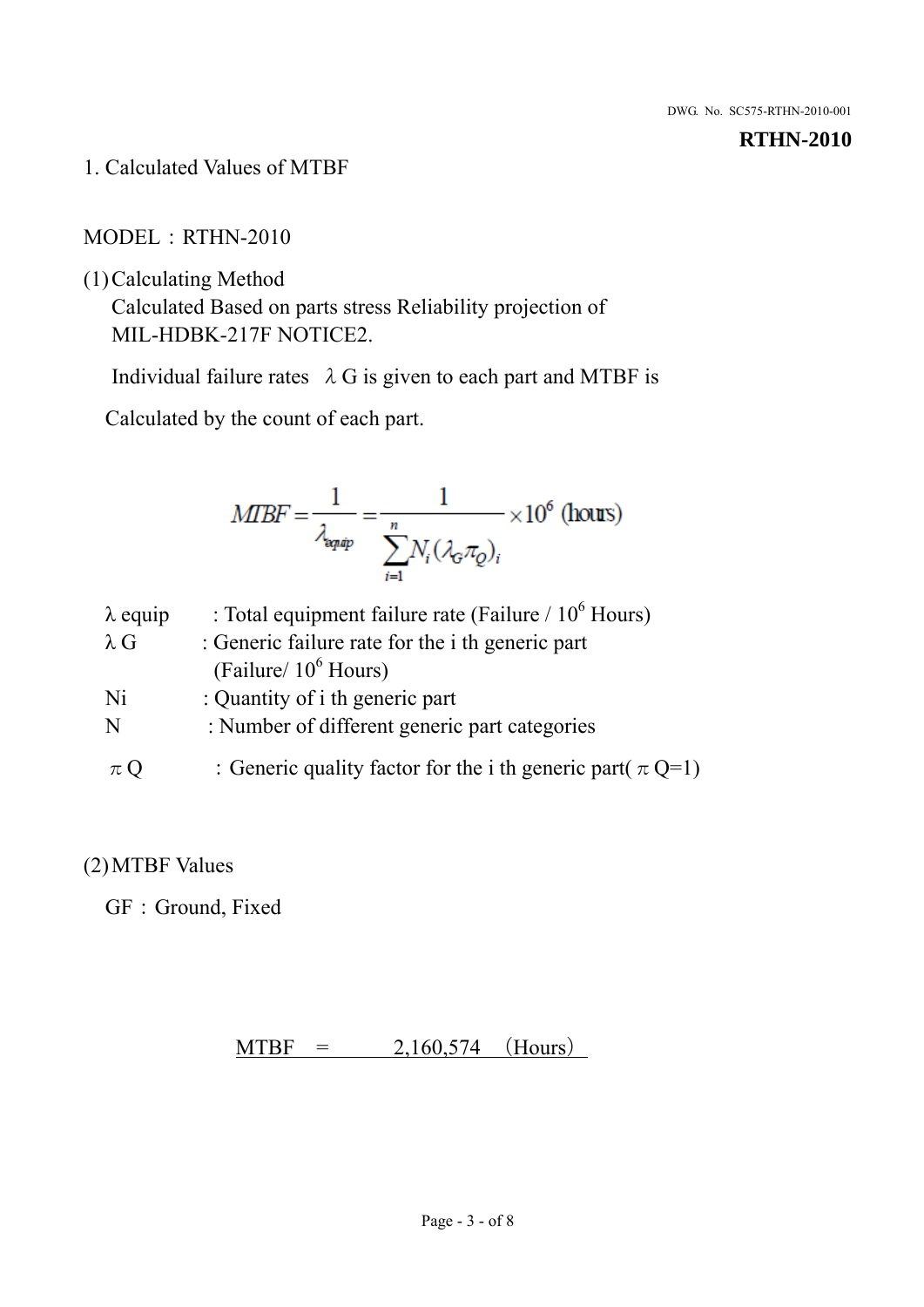#### 2. Vibration Test

#### MODEL: RTHN-2010 (Representation Product : RTHN-5150)

- (1)Vibration Test Class Frequency Variable Endurance Test
- (2)Equipment Used Controller VS-1000-6, Vibrator 905-FN (IMV CORP.)
- (3)The Number of D.U.T (Device Under Test) 2 units
- (4) Test Conditions Frequency : 10~55Hz Amplitude : 0.7mm,Sweep for 1 min. Dimension and times : X,Y and Z Directions for 0.5 hours each.
- (5)The Method Fix the D.U.T on the fitting-stage
- (6)Test Results PASS

| Check item                        | Spec.                            |                   | <b>Before Test</b> | After Test        |
|-----------------------------------|----------------------------------|-------------------|--------------------|-------------------|
| Attenuation(dB)                   | Differential Mode: 25dB min.     | $0.2$ MHz         | 75.15              | 75.10             |
|                                   |                                  | 30 MHz            | 56.05              | 56.05             |
|                                   | Common Mode: 25dB min.           | $0.1$ MHz         | 32.80              | 32.80             |
|                                   |                                  | 10 MHz            | 38.70              | 38.20             |
| Leakage Current (mA)              | 5mA max. (500V, 60Hz)            | Line1             | 2.68               | 2.67              |
|                                   |                                  | Line <sub>2</sub> | 2.68               | 2.67              |
|                                   |                                  | Line3             | 2.69               | 2.68              |
| DC Resistance (m $\Omega$ )       | $6m\Omega$<br>max.               |                   |                    | 2.54              |
| <b>Test Voltage</b>               | $L-L: 2192Vdc$ 60sec.            |                   |                    |                   |
|                                   | $L-E$ : 2500Vac 60sec.           |                   | OK.                | OK                |
| Isolation Resistance( $M\Omega$ ) | $100M\Omega$ min.(500Vdc 60sec.) |                   | $1.0 \times 10^7$  | $1.0 \times 10^7$ |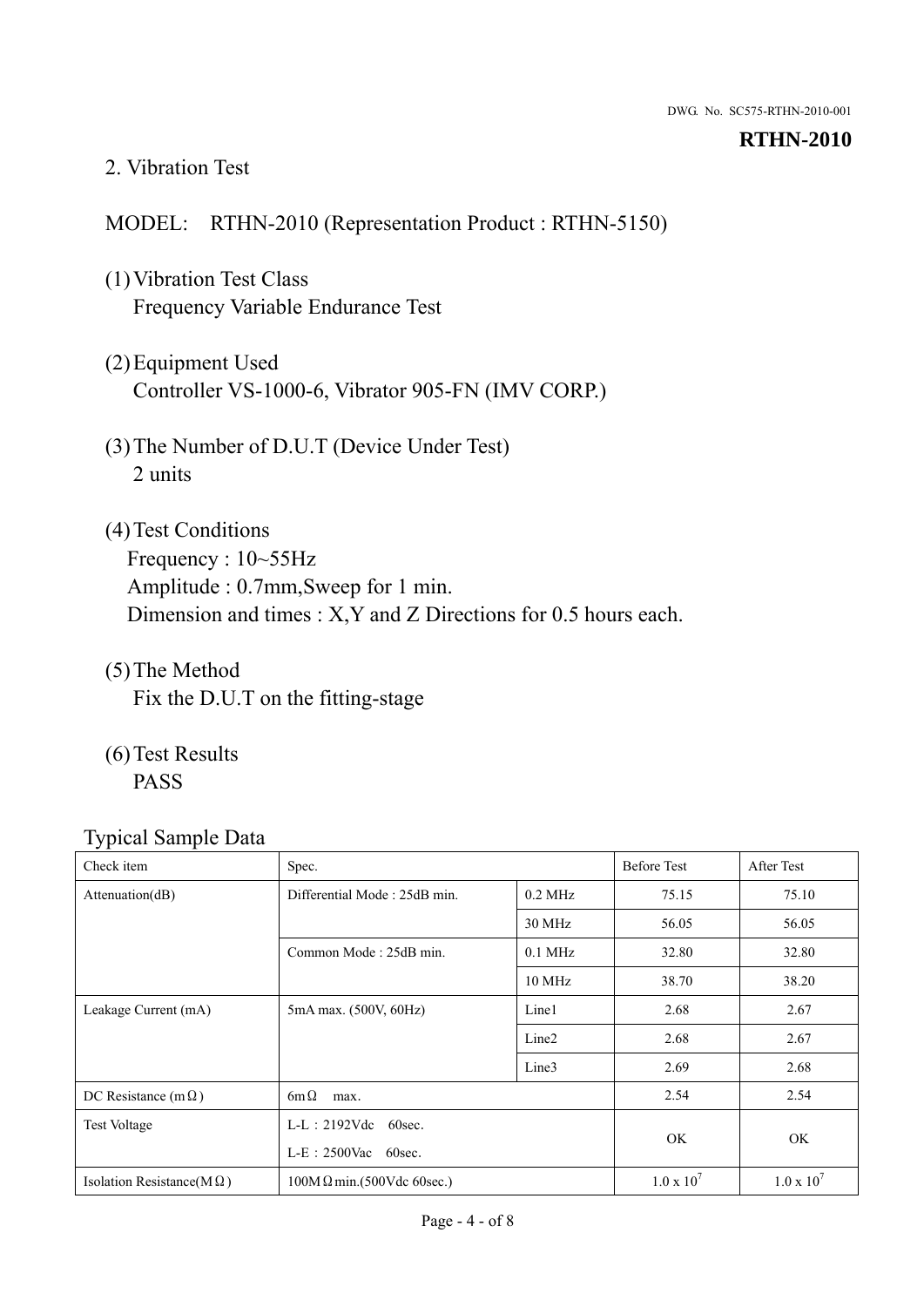# 3. Heat Cycle Test

### MODEL: RTHN-2010 (Representation Product : RTHN-5150)

# (1)Equipment Used TEMPERATURE CHAMBER TSA-71H-W (ESPEC CORP.)

- (2)The Number of D.U.T (Device Under Test) 2 units
- (3)Test Conditions

Ambient Temperature : -25~+85℃ Test Cycles: 100 cycles



(4)The Method

Before the test check if there is no abnormal characteristics and put the D.U.T in the testing chamber. Then test it in the above cycles, After the test is completed leave it for 1 hour at room temperature and check it if there is no abnormal each characteristics.

(5)Test Results PASS

| Check item                        | Spec.                                            |                   | <b>Before Test</b> | After Test          |
|-----------------------------------|--------------------------------------------------|-------------------|--------------------|---------------------|
| Attenuation(dB)                   | Differential Mode: 25dB min.                     | $0.2$ MHz         | 68.95              | 73.65               |
|                                   |                                                  | 30 MHz            | 57.70              | 54.75               |
|                                   | Common Mode: 25dB min.                           | $0.1$ MHz         | 33.50              | 31.50               |
|                                   |                                                  | $10$ MHz          | 40.25              | 40.40               |
| Leakage Current (mA)              | 5mA max. (500V, 60Hz)                            | Line1             | 2.69               | 2.63                |
|                                   |                                                  | Line <sub>2</sub> | 2.67               | 2.65                |
|                                   |                                                  | Line3             | 2.67               | 2.65                |
| DC Resistance (m $\Omega$ )       | $6m\Omega$<br>max                                |                   |                    | 2.44                |
| <b>Test Voltage</b>               | $L-L: 2192Vdc$<br>60sec<br>$L-E$ : 2500Vac 60sec |                   |                    |                     |
|                                   |                                                  |                   | OK.                | <b>OK</b>           |
| Isolation Resistance( $M\Omega$ ) | $100M\Omega$ min.(500Vdc 60sec.)                 |                   | $1.0 \times 10^7$  | $1.0 \times 10^{7}$ |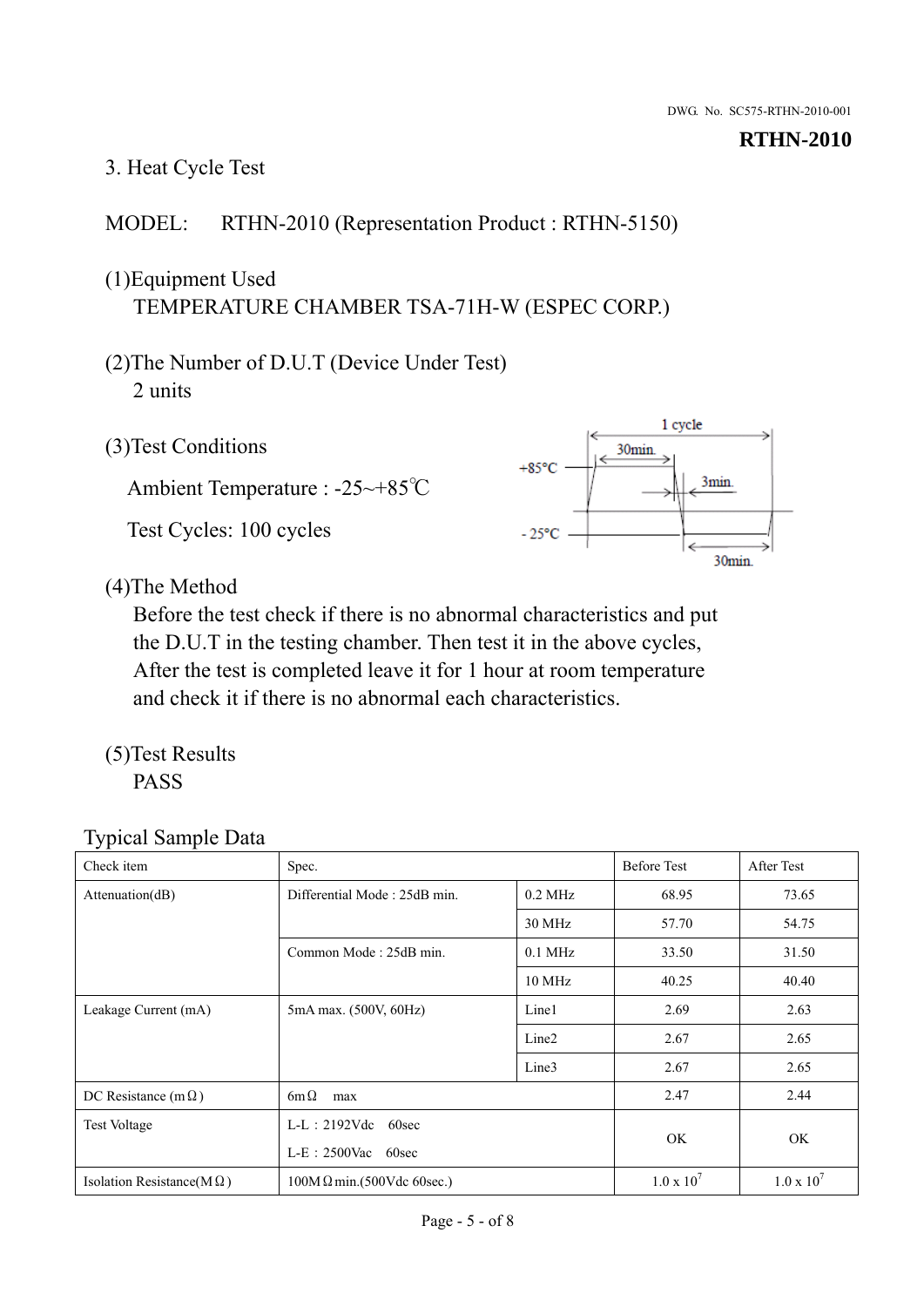#### 4. Humidity Test

#### MODEL: RTHN-2010 (Representation Product : RTHN-5150)

## (1)Equipment Used TEMP. & HUMID. CHAMBER PR-4KT (ESPEC CORP.)

- (2)The Number of D.U.T (Device Under Test) 2 units
- (3)Test Conditions

Ambient Temperature : +40℃

Test Times: 500 hours Ambient Humidity: 90~95%RH No Dewdrop

#### (4)The Method

Before the test check if there is no abnormal characteristics and put the D.U.T in the testing chamber. Then test it in the above conditions. After the test is completed leave it for 1 hour at room temperature and check it if there is no abnormal each characteristics.

#### (5)Test Results PASS

| Check item                        | Spec.                            |                        |       | <b>After Test</b> |
|-----------------------------------|----------------------------------|------------------------|-------|-------------------|
| Attenuation(dB)                   | Differential Mode: 25dB min.     | $0.2$ MHz              | 71.45 | 74.75             |
|                                   |                                  | 30 MHz                 | 54.85 | 49.00             |
|                                   | Common Mode: 25dB min.           | $0.1$ MHz              | 33.40 | 33.50             |
|                                   |                                  | $10$ MHz               | 39.15 | 39.90             |
| Leakage Current (mA)              | 5mA max. (500V, 60Hz)            | Line1                  | 2.71  | 2.66              |
|                                   |                                  | Line <sub>2</sub>      | 2.70  | 2.66              |
|                                   |                                  | Line3                  | 2.69  | 2.66              |
| DC Resistance (m $\Omega$ )       | $6m\Omega$<br>max.               |                        |       | 2.44              |
| <b>Test Voltage</b>               | $L-L$ : 2192Vdc 60sec.           | $L-E$ : 2500Vac 60sec. |       |                   |
|                                   |                                  |                        |       | <b>OK</b>         |
| Isolation Resistance(M $\Omega$ ) | $100M\Omega$ min.(500Vdc 60sec.) |                        |       | $1.0 \times 10^7$ |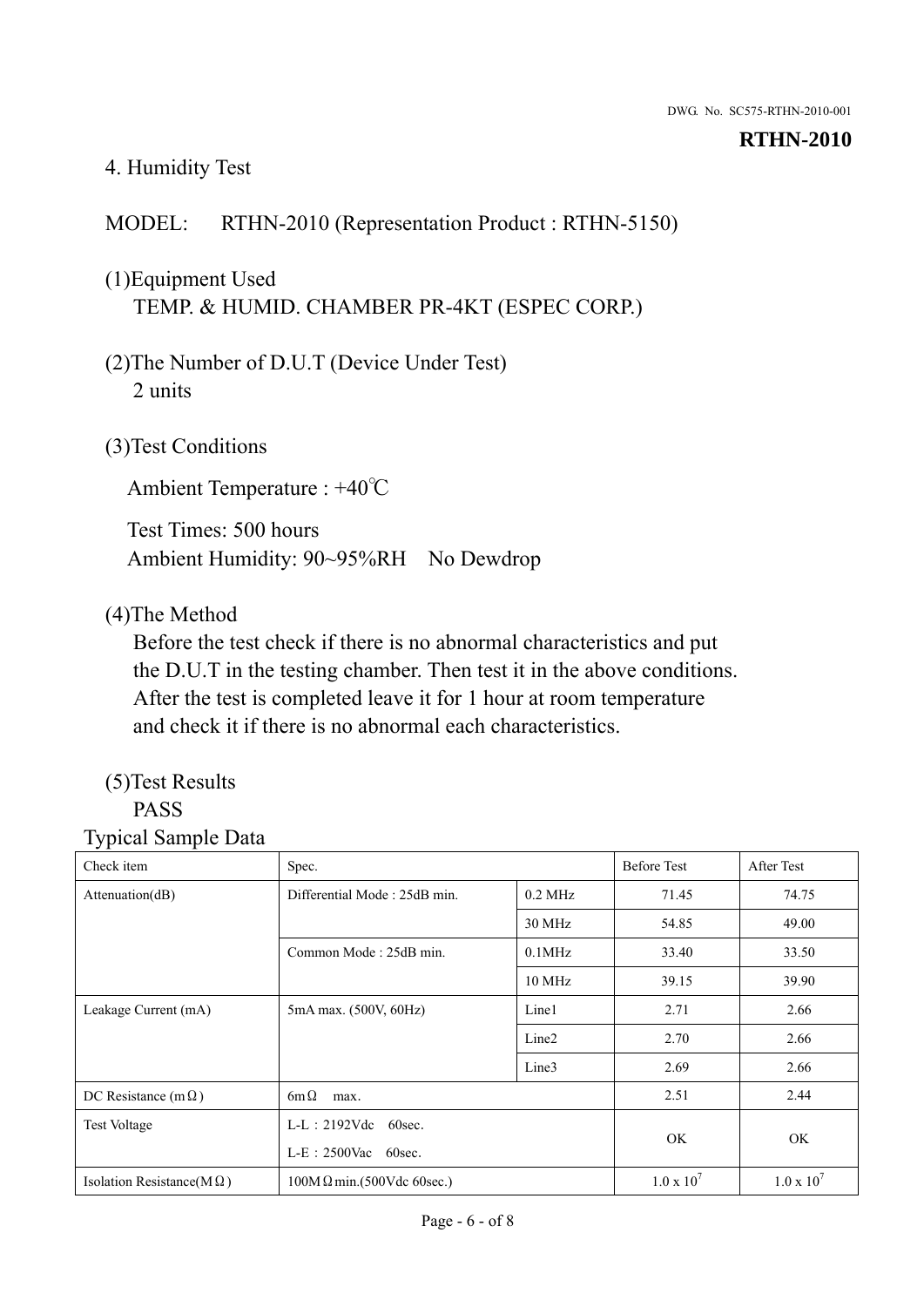#### 5. High Temperature Resistance Test

#### MODEL: RTHN-2010 (Representation Product : RTHN-5300)

# (1)Equipment Used TEMPERATURE CHAMBER PHH-300 (ESPEC CORP.)

- (2)The Number of D.U.T (Device Under Test) 2 units
- (3)Test Conditions

Ambient Temperature : +50℃

Test Times: 500 hours Operating: DC 300A

#### (4)The Method

Before the test check if there is no abnormal characteristics and put the D.U.T in the testing chamber. Then test it in the above conditions. After the test is completed leave it for 1 hour at room temperature and check it if there is no abnormal each characteristics.

#### (5)Test Results PASS

| - <i>;</i> r - - - - - - - - - - - - - - -<br>Check item | Spec.                                            |                   | <b>Before Test</b> | After Test          |
|----------------------------------------------------------|--------------------------------------------------|-------------------|--------------------|---------------------|
|                                                          |                                                  |                   |                    |                     |
| Attenuation(dB)                                          | Differential Mode: 25dB min.                     | $0.2$ MHz         | 75.80              | 78.15               |
|                                                          |                                                  | 30 MHz            | 34.25              | 38.60               |
|                                                          | Common Mode: 25dB min.                           | $0.5$ MHz         | 34.15              | 34.40               |
|                                                          |                                                  | 6 MHz             | 38.60              | 29.55               |
| Leakage Current (mA)                                     | 5mA max. (500V, 60Hz)                            | Line1             | 2.72               | 2.65                |
|                                                          |                                                  | Line <sub>2</sub> | 2.72               | 2.66                |
|                                                          |                                                  | Line3             | 2.72               | 2.66                |
| DC Resistance (m $\Omega$ )                              | $2m\Omega$<br>max.                               |                   |                    | 0.99                |
| <b>Test Voltage</b>                                      | $L-L$ : 2192Vdc 60sec.<br>$L-E$ : 2500Vac 60sec. |                   |                    |                     |
|                                                          |                                                  |                   | OK                 | <b>OK</b>           |
| Isolation Resistance(M $\Omega$ )                        | $100M\Omega$ min.(500Vdc 60sec.)                 |                   | $1.0 \times 10^7$  | $1.0 \times 10^{7}$ |